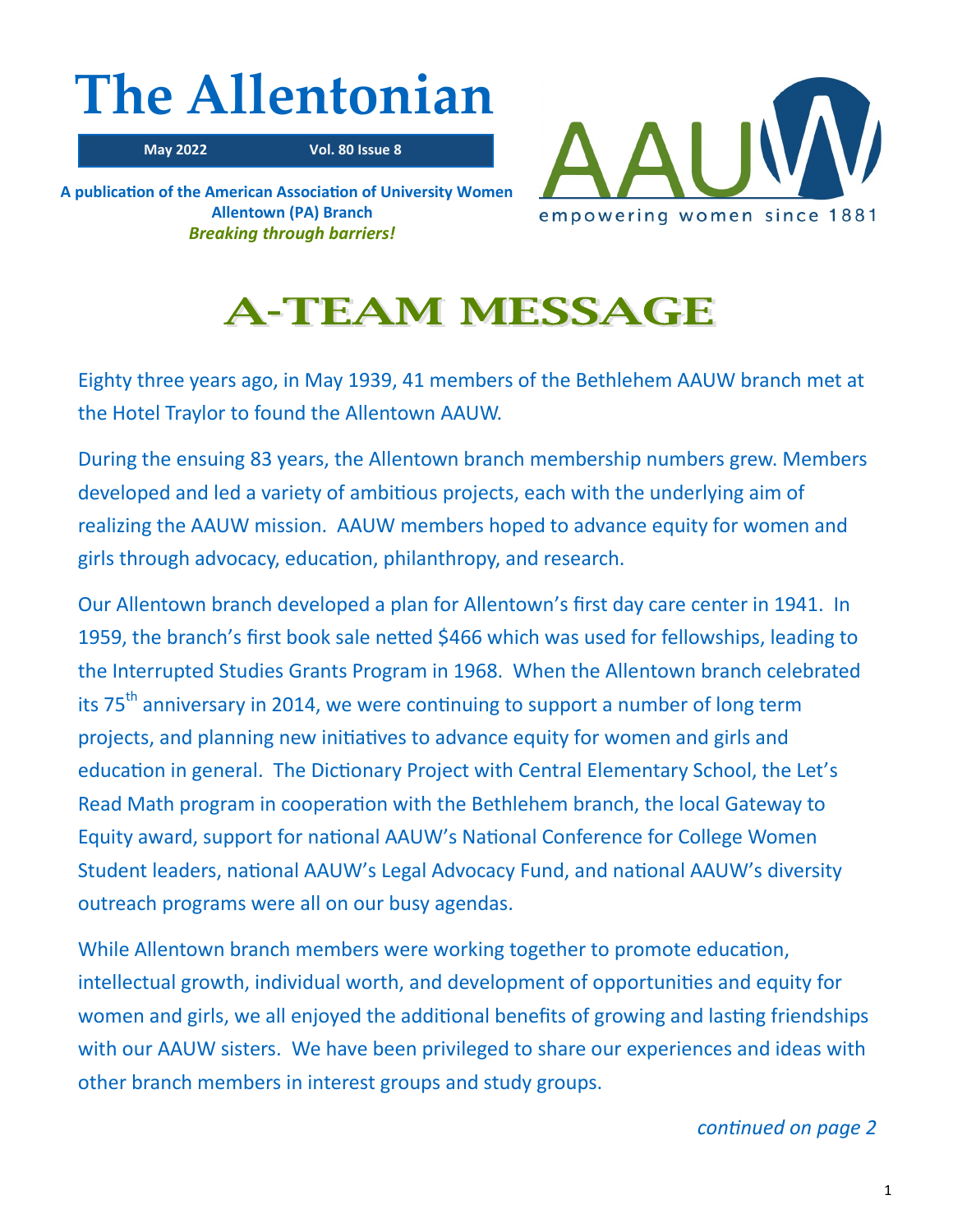## **A-TEAM MESSAGE, continued**

The past two years have been difficult ones for individuals and for organizations. The Allentown AAUW branch moved to a model of team governance in an attempt to share leadership responsibilities across a larger group of members. In January 2022, branch leaders (A-Team) determined that they were unable to maintain the branch successfully without greater member participation. On April 1, the A-Team sent out a ballot to each of the 58 Allentown branch members. Of the 37 members who responded, 28 members voted to disband the branch, five voted against disbanding, and four abstained. The A-Team is now engaged in completing that directive.

## *Allentown AAUW members should be aware that they can remain AAUW members:*

- Branch members who wish to continue as members of an active branch are encouraged to transfer to the Bethlehem branch. Dues are \$93. To initiate the transfer, email Linda Robbins, Bethlehem's finance officer at LRob164832@aol.com.
- Any member can renew as a national member. Contact Susan Nenstiel at [nenstiel@ptd.net](mailto:nenstiel@ptd.net) for information.
- Honorary Life members will continue as national members. In addition, they can also transfer to the Bethlehem branch and remain a member of AAUW PA as well.
- Paid Life Members will continue as national members. They can also transfer to the Bethlehem branch and remain a member of AAUW PA as well.

Members who wish to continue interest groups independently are, of course, free to do so. And we can certainly remain friends.

Sincerely,

*The A-Team*

Susan Nenstiel, Cathy Kane, Peggy Tyson, Ginny Delph, Linda Friscia-Oppe, Lesley Lojko, Karen Peiffer, Bev Tisdale, Judy Trach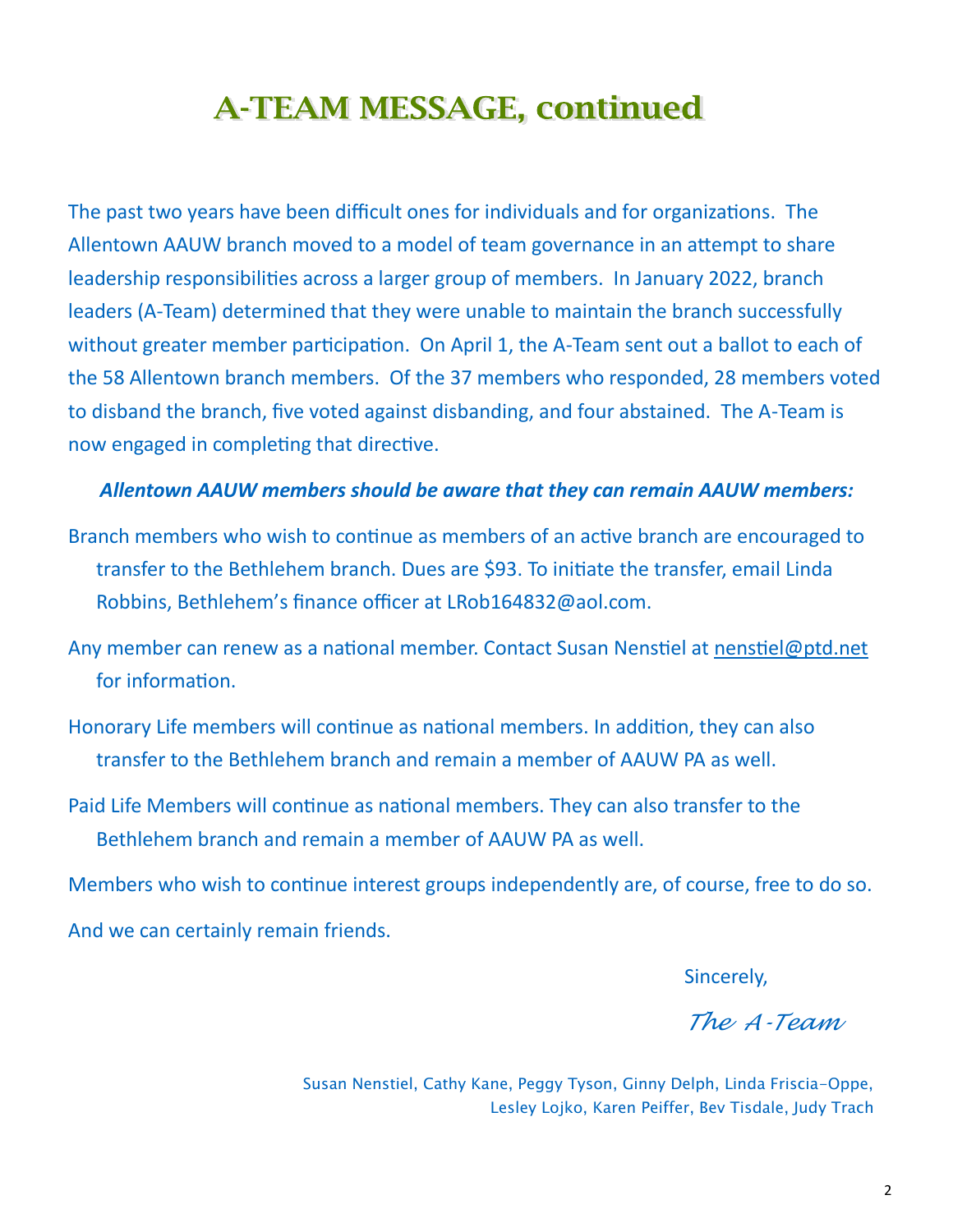## **AAUW Allentown Branch A-Team Meeting April 26, 2022**

**Call to Order:** Meeting called to order at 6:30 PM. Zoom meeting lead by Peggy Tyson.

**Members Present:** Ginny Delph, Linda Friscia-Oppe, Cathy Kane, Lesley Lojko, Susan Nenstiel, Karen Peiffer, Bev Tisdale, and Peggy Tyson.

**Minutes:** Minutes of March 9, 2022 meeting were reviewed. Motion to accept by Peggy and second by Bev. Passed.

**Finance Report:** Checks were dispersed in the amount of \$4,000 each to DeSales University, Cedar Crest College, Muhlenburg College and Lehigh Carbon Community College to be designated for scholarships for women. The same was offered to Penn State Lehigh Valley but they could not guarantee that the scholarship would go to a woman. The A-Team learned of an initiative at PSU called Launchbox Ladies. Launchbox Ladies is an educational series focusing on the unique challenges and victories of female entrepreneurs who impact the Lehigh Valley and beyond. The A-Team decided to give the \$4,000 originally designated for Penn State University to this initiative. After dispersal of these checks, there will be \$5,719.86 in the branch treasury. Susan made a motion to give \$2,500 to both Central Elementary School and to the Bethlehem AAUW Branch designated for women with interrupted studies. This was seconded by Lesley and passed and then amended with a second motion from Susan to increase the amount for Central to \$3,000. This was seconded by Peggy and passed. The remaining \$217.86 will go to AAUW national.

**Membership and Dues:** See New Business.

**Program:** No more programs.

**Newsletter/Yearbook:** Kathy O. is holding off on the May newsletter until after the report from this A-Team meeting. The May newsletter will be our branch's last newsletter.

**Website:** No report.

**Public Policy:** Lesley reminded us that PA Primary Day is May 17th.

## **Branch Updates:**

- Book Corner – Cathy picked up all the remaining books and delivered them to Central School. She checked with Linda Robbins to determine the origin/ownership of the bookcase in the waiting room. Linda said that it was donated by the Cedar Crest College affiliate many years ago and it is ours. The Assistance Office would like for us to remove it. Cathy is working on finding it a home.

- Dictionary Project – Cathy ordered the dictionaries for Central for the 3rd graders for the next school year, stickered and delivered them.

-Gateway to Equity Award – No report.

-Central Elementary School – See Finance Report and Book Corner.

**Old Business:** NCCWSL – Susan says that NCCWSL is not in need of any funds.

*continued on page 6*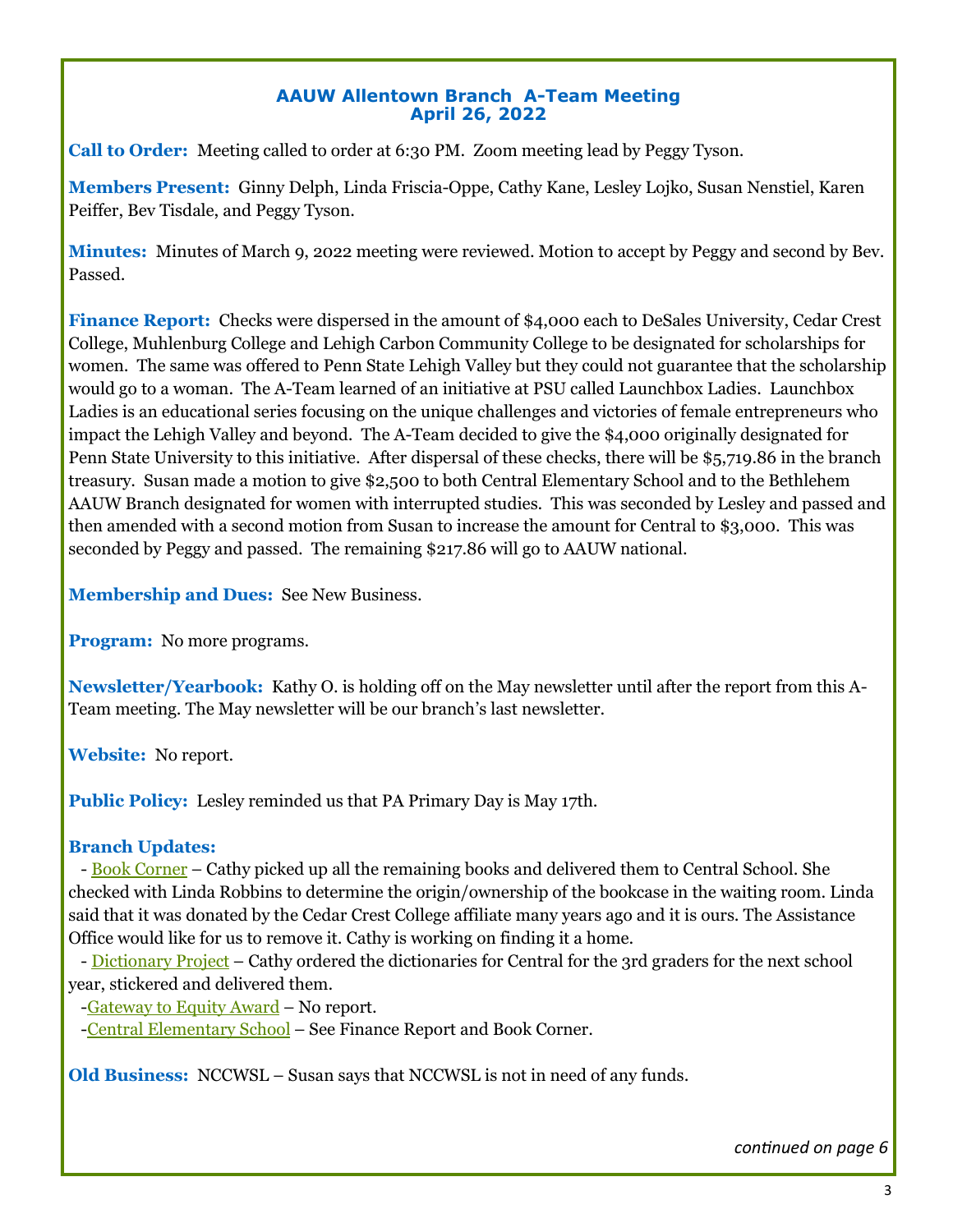## *A-Team meeting minutes, continued*

**New Business:** A \$5,000 donation was made by an anonymous branch member to AAUW National in the name of our branch making total donations from our branch this year at \$6949. Our branch will be recognized at the PA AAUW Convention in June with all the members of the A-Team as named honorees.

As required by national to dissolve a branch, first the PA AAUW membership vice president (Randi Blauth) and president (Ann Pehle) were notified of the intention to dissolve the branch. Then a vote by the branch members was conducted. A letter was sent via regular mail to all members with a return postcard giving each member the chance to vote yes or no to dissolve. 37 out of 56 members responded. There were 28 Yes votes, 5 No votes and 4 Abstentions. A majority was achieved and the branch will close. Susan will write up the announcement for the newsletter along with information on membership options: drop membership, remain a member of national only, or how to join another branch (Bethlehem, Easton etc.). She will also remind members that all study groups are still able and encouraged to continue to meet but just not as an AAUW entity. The Zoom option will still be available. Since any funds in the treasury will go to national or an affiliate when the branch closes, Susan will wait until the remaining monies have been dispersed to Central School and The Launchbox Ladies. Then Susan will notify Angie Cooper at AAUW national and the branch will close.

The closing of our branch after 83 years in existence has been an extremely difficult decision for all of the members of the A-Team to make. We all hope that each branch member will keep our mission close to her heart and continue to advocate for women and girls.

**Adjourn:** The meeting was adjourned at 7:15 PM.

The A-Team will have a final get together/meeting on a date to be determined in June.

Wonderful news from Central Elementary School regarding the monies that our branch will be donating to them. The funds will be used to help fund their after school programs including Community Bike Works' Earn a Bike Program, Boy Scouts, Big Brothers/Big Sisters, Baum School of Art, Push the Rock (a physical education program) and I-Station (a student enrichment program). What a great way to help the students at Central.

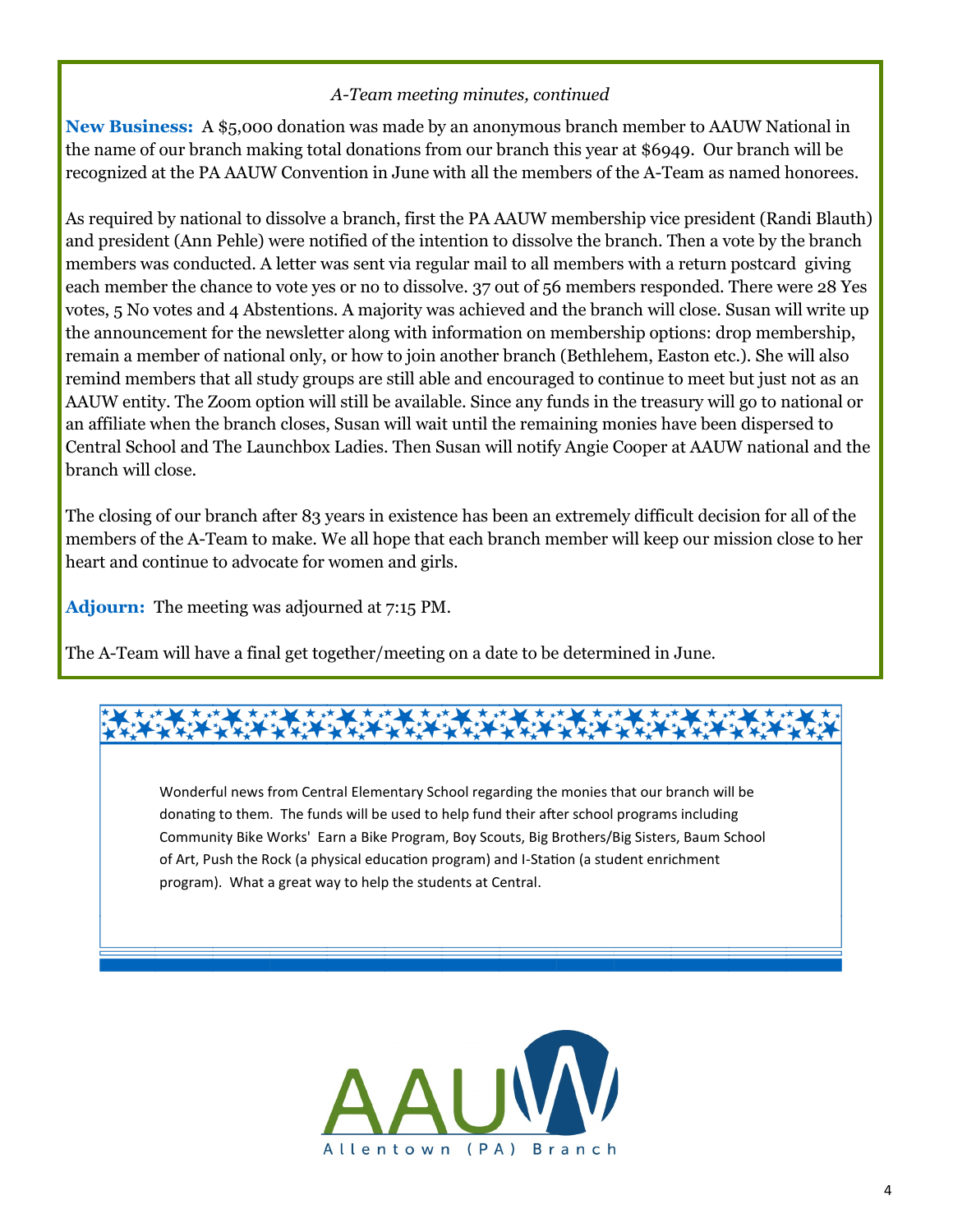*The Women's Literature Group* will meet on May 16th at 12:00 p.m. at the home of Margie Weiss. Everyone is invited to bring a brown bag lunch, or feel free to join by Zoom at noon.

> The group will discuss *The Masterpiece* by Fiona Davis





## Literature of the Past and Present

Leader: Annette Bonstedt (610-395-5974) Thursday, May 19, 12:00 pm. Book planning session for 2022-2023 Lesley Lojko will host the meeting at her home. There will be a Zoom option for those unable to attend.

## *The Allentonian*

**National Website: [www.aauw.org](http://www.aauw.org) State Website: aauw-pa.aauw.net/**

**AAUW Member helpline: 800-326-AAUW**

**AAUW MISSION STATEMENT** *AAUW advances equity for women and girls through advocacy, education, philanthropy, and research.*

## **AAUW DIVERSITY STATEMENT**

*In principle and in practice, AAUW values and seeks a diverse membership. There shall be no barriers to full participation in this organization on the basis of gender, race, creed, age, sexual orientation, national origin, disability, or class.*

### **AAUW LAF/EF**

**AAUW LEGAL ADVOCACY FUND aauw.org/what-we-do/legal-resources/** *provides funding and a support system for women seeking judicial redress for sexual discrimination.*

**"A girl should be two things: who and what she wants."**

*- Coco Chanel*